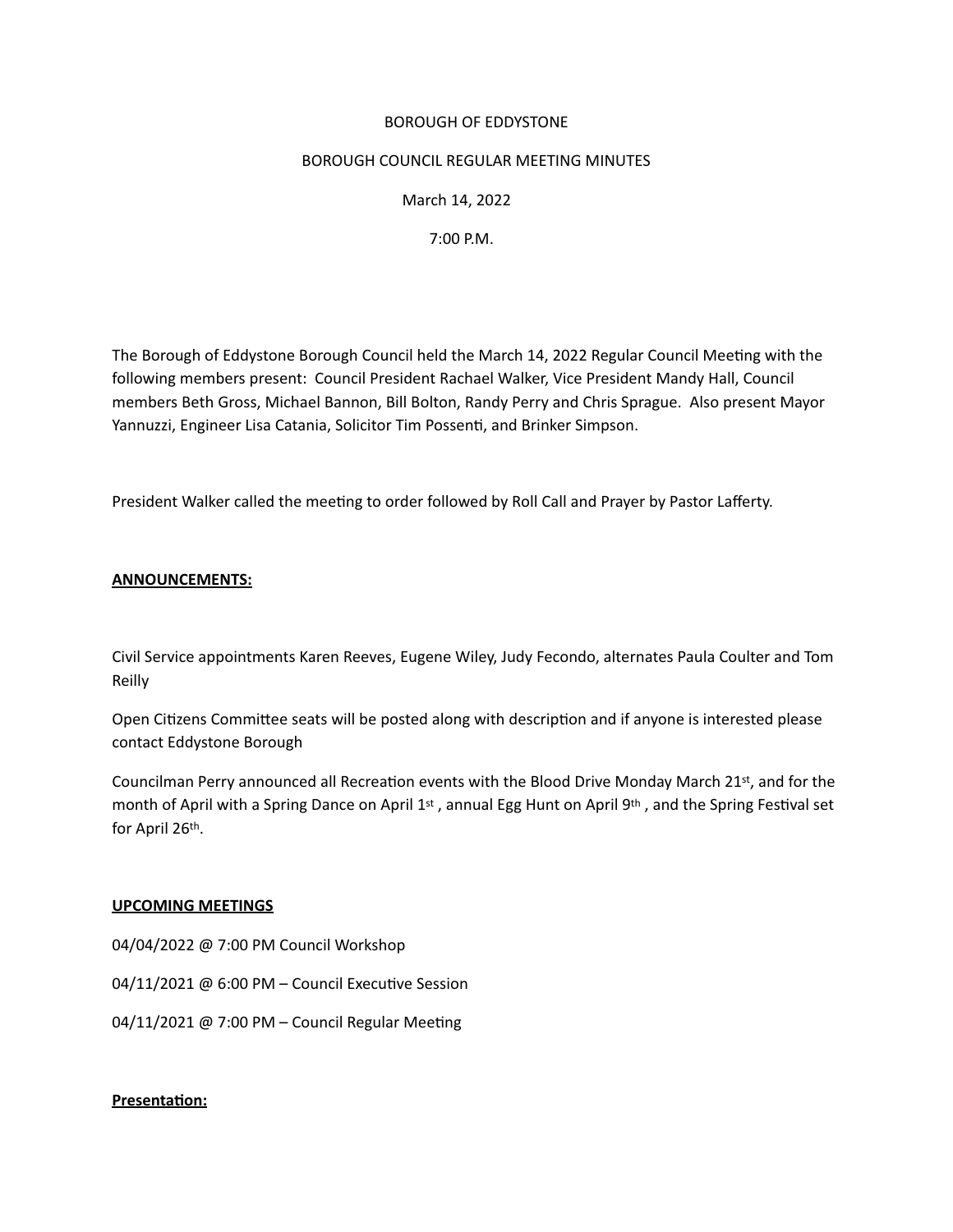Paul Johnson from DCIGRA and Monica Taylor from Delaware County Council presented a \$2500 check to Eddystone Police Department

#### **PROFESSIONAL REPORTS:**

Brinker Simpson Financial reports

Catania's report

Evan & John BCO report

Fire/EMS/Police/Health

No report from Solicitor

## **RIGHT TO KNOW SUBMISSIONS:**

3 RTK's received today

#### **DISCUSSION:**

Lisa Catania updated all on Aero and also reminded all if there are any complaints to go to Eddystone Borough website and there is a link for the DEP and anyone with a complaint can submit it under "air quality" in regards to dust or noise.

VP Hall asked if there was any recourse for the County's mistake with incorrectly charging for 5 units as to 1 unit to the resident receiving the \$9,732.50 refund.

#### **PUBLIC COMMENT:**

Karen Reeves thanked Councilman Bolton, tax collector Dan Corcoran and Eddystone Borough Council for the tax ordinance which helped her save money along with other residents.

Jesse Coulter questioned if there was any update on his previous request for the reptiles, not as of yet per VP Hall.

William Stewart stated he served 15 plus years on Civil Service which included several great hires as Salisbury, Golden, Laird and Pugh and is disappointed not to be considered for this committee. He mentioned how he has assisted both Morton & Ridley Park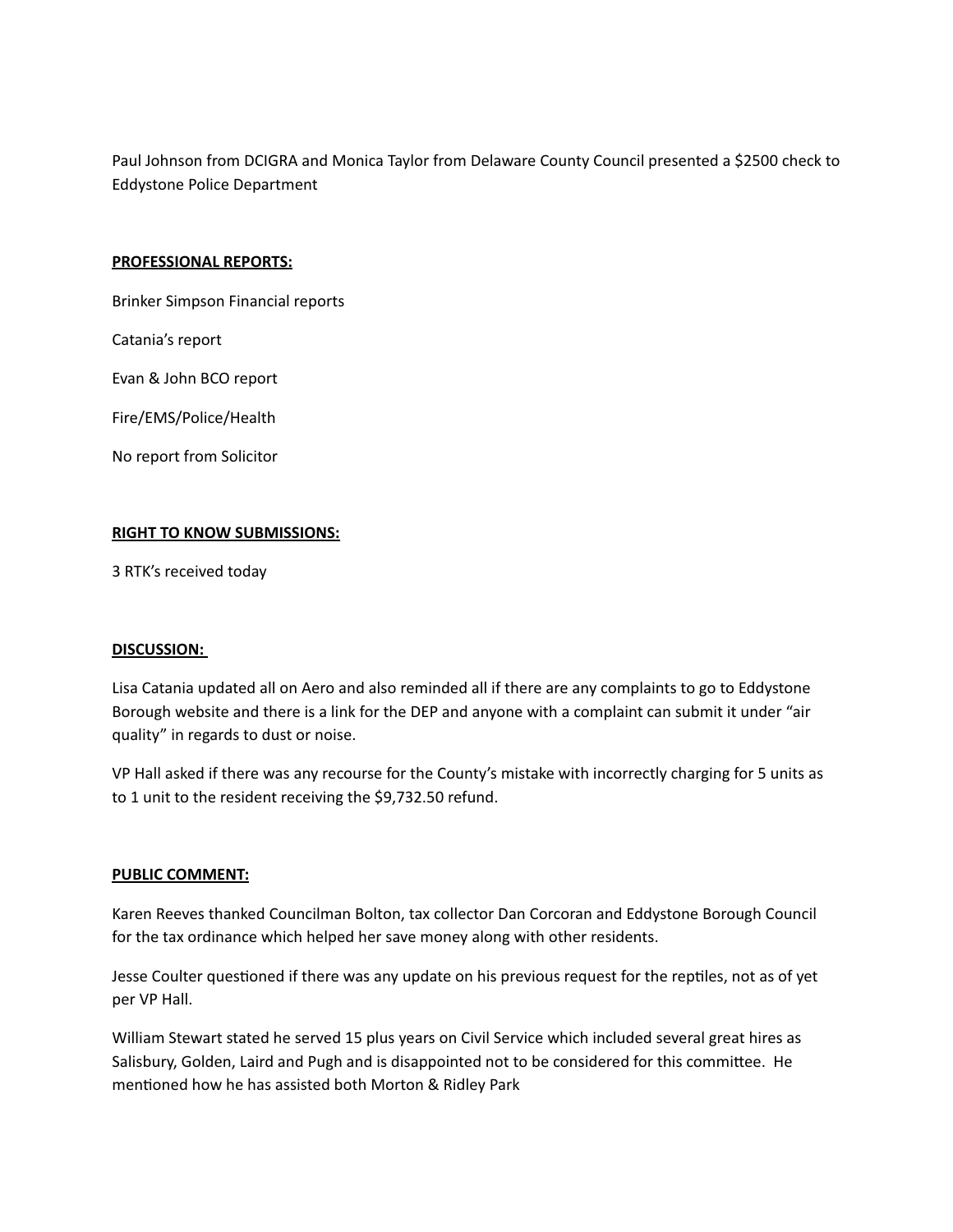Amanda Bunn asked if the Ordinance from 1975 could be looked into as her kids have ATV's and would like to ride them but ordinance does not allow motorized vehicles. President Walker noted she would look into this.

William Stewart also asked about the Tan extension and stated that at a minimum a resoluton is required, Councilman Bolton reminded all that the TAN extension is just in case it is needed due to the delay in tax bills. Solicitor Possenti assured all that all was in order.

# **Acton Items**

Motion: Approval of Minutes from Regular Council Meeting (02/14/2022), & Workshop (03/07/2022) Motion made by Mandy Hall, 2<sup>nd</sup> by Beth Gross, Motion carries 7-0

Motion: To approve the Treasurer's Report for the month of February 2022 as reported by Christine McMenamin of Brinker Simpson, Motion made Chris Sprague, 2<sup>nd</sup> by Beth Gross, Motion carries 7-0

Motion: To approve the Cash Receipts & Disbursements Journal for the month of February 2022 as reported by Christine McMenamin of Brinker Simpson, Motion made by Mandy Hall, 2<sup>nd</sup> by Mike Bannon, Motion carries 7-0

Motion: To approve the Police Report for the month of February 2022 as presented by Chief Mokshefsky Motion made by Mandy Hall, 2<sup>nd</sup> by Chris Sprague, Motion carries 7-0

Motion: To approve the Fire Report/EMS report for the month of February 2022 as reported by Dawn Jones for Chief Allen Reeves, Motion made by Mike Bannon, 2<sup>nd</sup> by Beth Gross, Motion carries 7-0

Motion: To approve the Engineer's report for the month of February 2022 as presented by Lisa Catania, Motion made by Mandy Hall, 2<sup>nd</sup> by Beth Gross, Motion carries 7-0

Motion: To approve the BCO report for the month of February 2022 as presented by Evan Hosbach & John Lyman, Motion made by Mandy Hall, 2nd by Beth Gross, Motion carries 7-0

Motion: To approve the Health report for the month of February 2022 as presented by Dawn Jones, Motion made by Mike Bannon, 2<sup>nd</sup> by Beth Gross, Motion carries 7-0

Motion: To approve Police Intern A J Amicone to Eddystone Borough Website/Social Media Intern, Motion made by Mandy Hall, 2<sup>nd</sup> by Beth Gross, Motion carries 7-0

Motion: To approve Dawn Jones to attend Food Safety course Monday April 25, 2022 at Hampton Inn Glen Mills Pa, Motion made by Mike Bannon,  $2^{nd}$  by Randy Perry, Motion passes 7-0

Motion: To approve TAN Note extension (if needed), Motion made by Mandy Hall, 2<sup>nd</sup> by Beth Gross, Motion passes 7-0

Motion: To approve the sewer tax refund check in the amount of \$9.732.50, Motion tabled by Randy Perry, 2<sup>nd</sup> by Mandy Hall, Motion passes 7-0